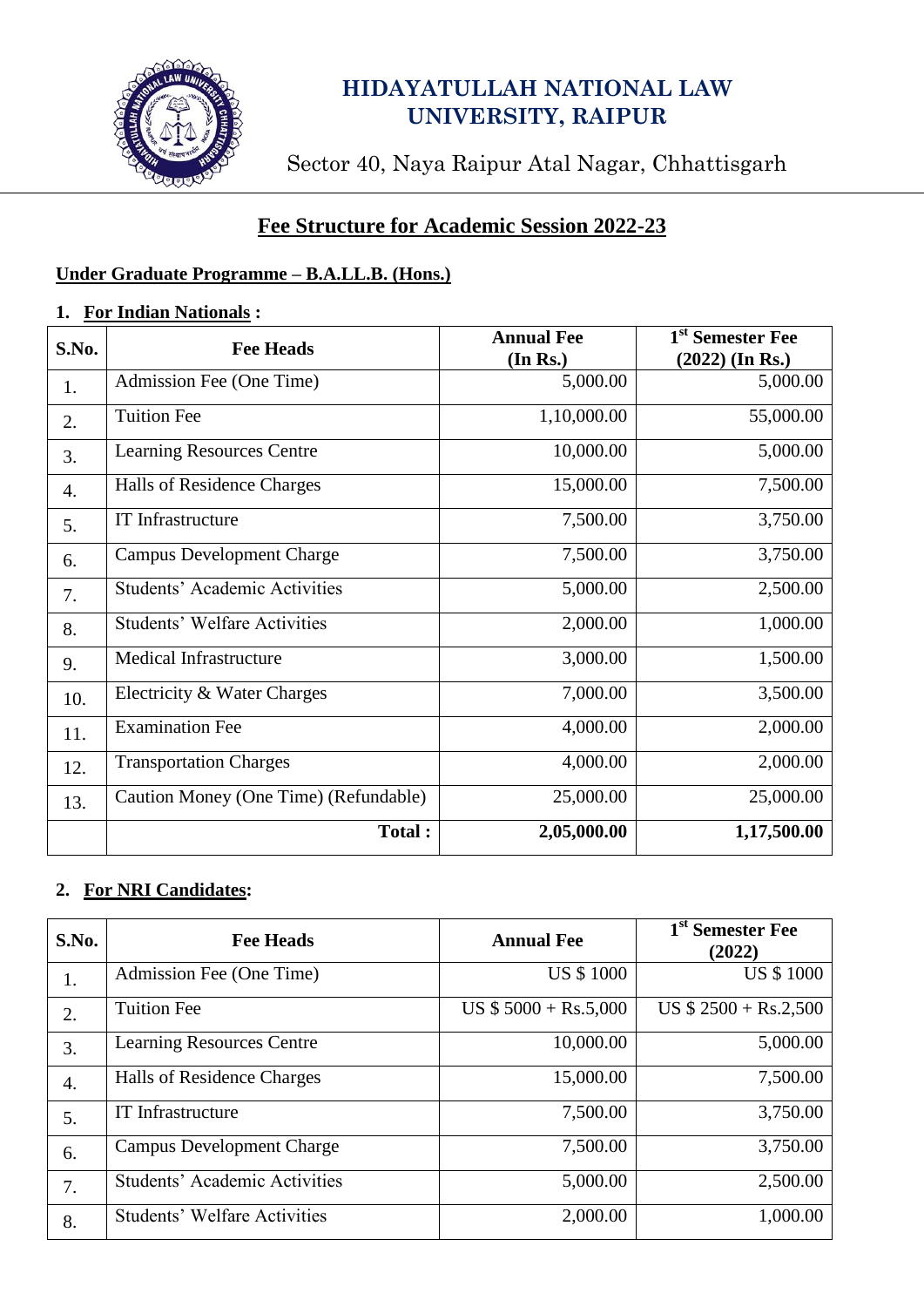| 9.  | <b>Medical Infrastructure</b>         | 3,000.00                      | 1,500.00                     |
|-----|---------------------------------------|-------------------------------|------------------------------|
| 10. | Electricity & Water Charges           | 7,000.00                      | 3,500.00                     |
| 11. | <b>Examination Fee</b>                | 4,000.00                      | 2,000.00                     |
| 12. | <b>Transportation Charges</b>         | 4,000.00                      | 2,000.00                     |
| 13. | Caution Money (One Time) (Refundable) | 25,000.00                     | 25,000.00                    |
|     | Total:                                | $US $ 6000 +$<br>Rs.95,000.00 | $US $3500 +$<br>Rs.60,000.00 |

## **3. For Foreign Nationals :**

| S.No. | <b>Fee Heads</b>                      | <b>Annual Fee</b>             | 1 <sup>st</sup> Semester Fee<br>(2022) |
|-------|---------------------------------------|-------------------------------|----------------------------------------|
| 1.    | Admission Fee (One Time)              | <b>US \$1000</b>              | <b>US \$1000</b>                       |
| 2.    | <b>Tuition Fee</b>                    | US $$6750 + Rs.5,000$         | US $$3375 + Rs.2,500$                  |
| 3.    | <b>Learning Resources Centre</b>      | 10,000.00                     | 5,000.00                               |
| 4.    | Halls of Residence Charges            | 15,000.00                     | 7,500.00                               |
| 5.    | <b>IT Infrastructure</b>              | 7,500.00                      | 3,750.00                               |
| 6.    | <b>Campus Development Charge</b>      | 7,500.00                      | 3,750.00                               |
| 7.    | <b>Students' Academic Activities</b>  | 5,000.00                      | 2,500.00                               |
| 8.    | <b>Students' Welfare Activities</b>   | 2,000.00                      | 1,000.00                               |
| 9.    | <b>Medical Infrastructure</b>         | 3,000.00                      | 1,500.00                               |
| 10.   | Electricity & Water Charges           | 7,000.00                      | 3,500.00                               |
| 11.   | <b>Examination Fee</b>                | 4,000.00                      | 2,000.00                               |
| 12.   | <b>Transportation Charges</b>         | 4,000.00                      | 2,000.00                               |
| 13.   | Caution Money (One Time) (Refundable) | 25,000.00                     | 25,000.00                              |
|       | Total:                                | $US $ 7750 +$<br>Rs.95,000.00 | $US $4375 +$<br>Rs.60,000.00           |

### **Notes :**

- <sup>111</sup> The candidates have to pay only the First Semester Fees indicated in the column (1<sup>st</sup> Semester Fee).
- 2. Any concession under any of the above heads will be intimated at a later date and the same will be adjusted in 2<sup>nd</sup> Semester Fees.
- 3. The counselling fee to be paid to the CLAT Consortium will be adjusted at the time of admission in the fees payable for the  $1<sup>st</sup>$  Semester.
- 4. The Mess charges, to be paid semester wise, would be calculated on actual of the contracted charges at the time of physical reopening of the University.